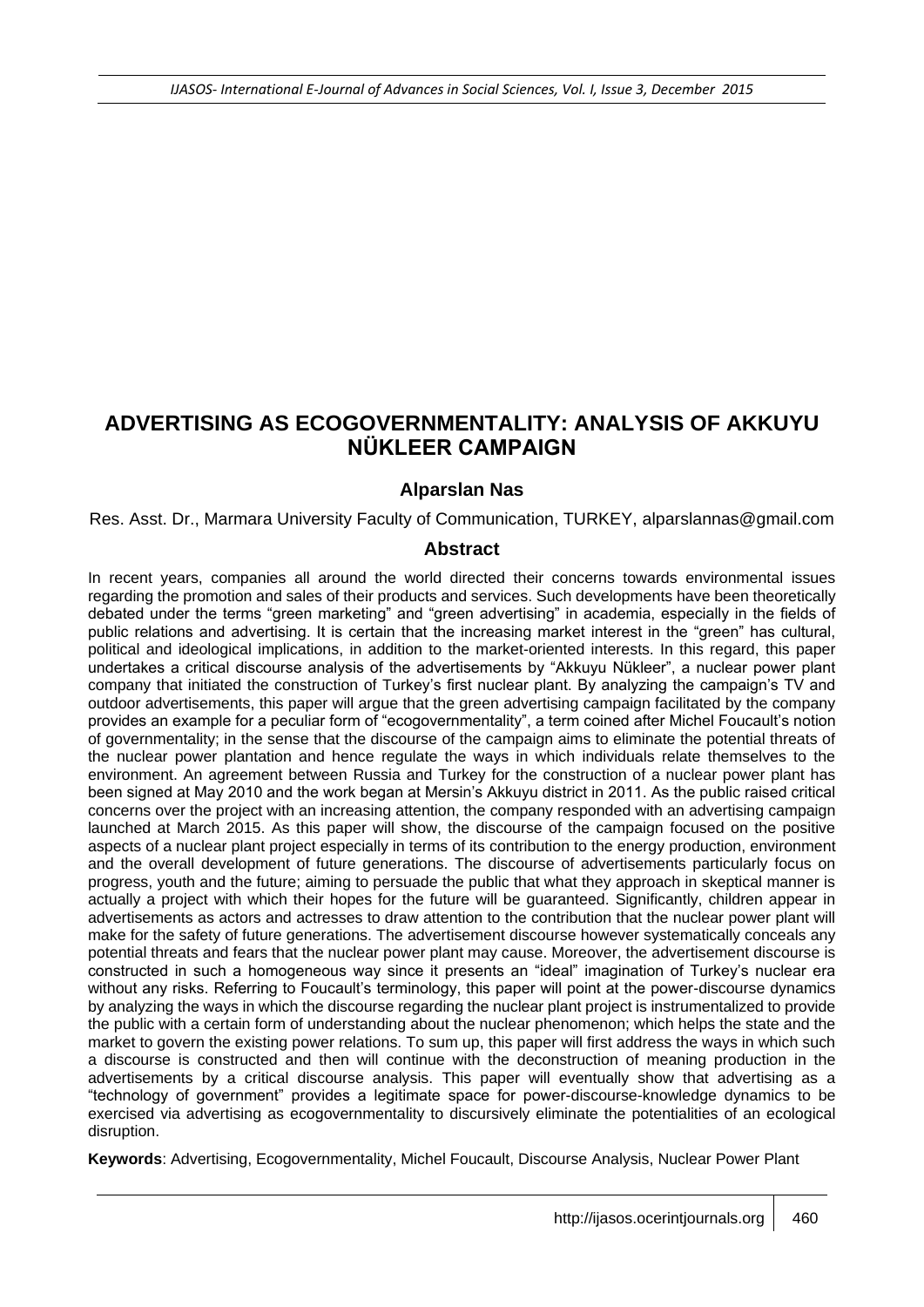# **1 INTRODUCTION**

With the advent of industrial societies in a global scale, the problems of the environment have been one of the most important concerns of 20<sup>th</sup> century. The industrial mode of production resulting in manufacturing of goods in mass quantities inevitably brings along certain dangers for human beings, whose lives may be disrupted by possible problems related to the processes of production. Borrowing from Ulrich Beck (1992) in his famous analysis, our contemporary society has been characterized as "risk society", which continuously reestablishes itself through the element of threat that may possibly haunt human populations. The concerns towards the environment have been one of the major points of debate in a society relying on risk in course of reproducing social, economic and political relations. Individuals have shown increasing interest in the quality of their lives and the lives of future generations as the states undertook certain policies towards environmental protection as well as the modification of energy resources towards that end.

The development of environmental concerns in a global era that is characterized as late capitalism or postindustrialism towards the end of  $20<sup>th</sup>$  century and the early  $21<sup>st</sup>$  century were also manifest in certain works of visual/popular culture. 20<sup>th</sup> century witnessed the establishment of industrial societies with distinct mode of socio-economic dynamics, namely the transition from production-oriented society to consumption oriented one (Bauman, 2005, p.24), especially during the second half of  $20<sup>th</sup>$  century. The increasing growth and establishment of consumer societies worldwide also brought together the development of certain subindustries such as advertising. During this era with distinct social and economic conditions that is also identified as post-Fordism, producers needed the urge to persuade the populations to engage in consumption, in a market competition characterized by a variety of goods. As a powerful rhetorical device capable of constructing discourses to which individuals can associate themselves in symbolic meanings, advertising played an important role in mediating between producers and consumers. During this period, advertising was widely applied not only for sales purposes, but also for non-commercial uses, especially in causes of social responsibility and social change.

Among a variety of social issues that have been advertised to draw the public attention, environmental issues were one of the mostly referred points of debate in the subject of advertising in 21<sup>st</sup> century. States and local municipalities all over the globe have advertised for responsible use of natural resources and the better treatment of the environment for the future generations. Non-governmental organizations such as Greenpeace have undertaken various demonstrations and advertising campaigns, which called states and individuals for action towards a better environment. Moreover, companies also included a discourse of environmentalism in their sales activities and provided their environmental ambitions to their consumers with the necessary meanings attached to their goods. Referred to as "green marketing" (Peattie, 1995) (Dahlstrom, 2011) and "green advertising" (Nakajima, 2001) (Alniacik and Yilmaz, 2012), a particular discourse on the "green" has been established within the market for a greater responsibility towards nature and the earth's ecological balance. Eventually, environmental and ecological issues have been increasingly manifest in the advertising discourse throughout 21<sup>st</sup> century.

Basing its argument at the intersecting dynamics of ecology and advertising, this article aims to point out the ways in which a particular discourse of the nature is established through advertising in Turkey's recent social, political and economic landscape. The advertising campaign by Akkuyu Nükleer, Turkey's first nuclear power plant in construction, took off in March 2015 as a series of TV and outdoor advertisements. The advertisements are significant in the sense that they aim to govern individuals' concerns on the perceived risks of a nuclear power plant by constructing an ecological discourse that associates the phenomena of the nuclear with the "green", rather than a possible catastrophe that may result. With reference to the work of Michel Foucault, this article will attempt to point out that the possible threats of the nuclear project are "governed" by the statesponsored nuclear power plant company to produce new "subjectivities" through the portrayal of individuals in the advertising discourse. Eventually, this article will point at the role of advertising as sustaining "ecogovernmentality" by a critical discourse analysis of Akkuyu Nükleer advertisements.

# **2 LITERATURE OVERVIEW**

## **2.1 Governmentality**

The term "governmentality" first appears in Foucault's lecture on "Governmentality" (1991) that he delivered at College de France in 1978. Foucault further articulated the notion during his lectures between 1978 and 1979, where he explored the status of the modern subject within the premises of governmental organizations (Xavier Inda, 2005, p.2). After the publication of Foucault's series of lectures in governmentality, the term has been a subject of curiosity among various academic disciplines, ranging from political science, history and psychiatry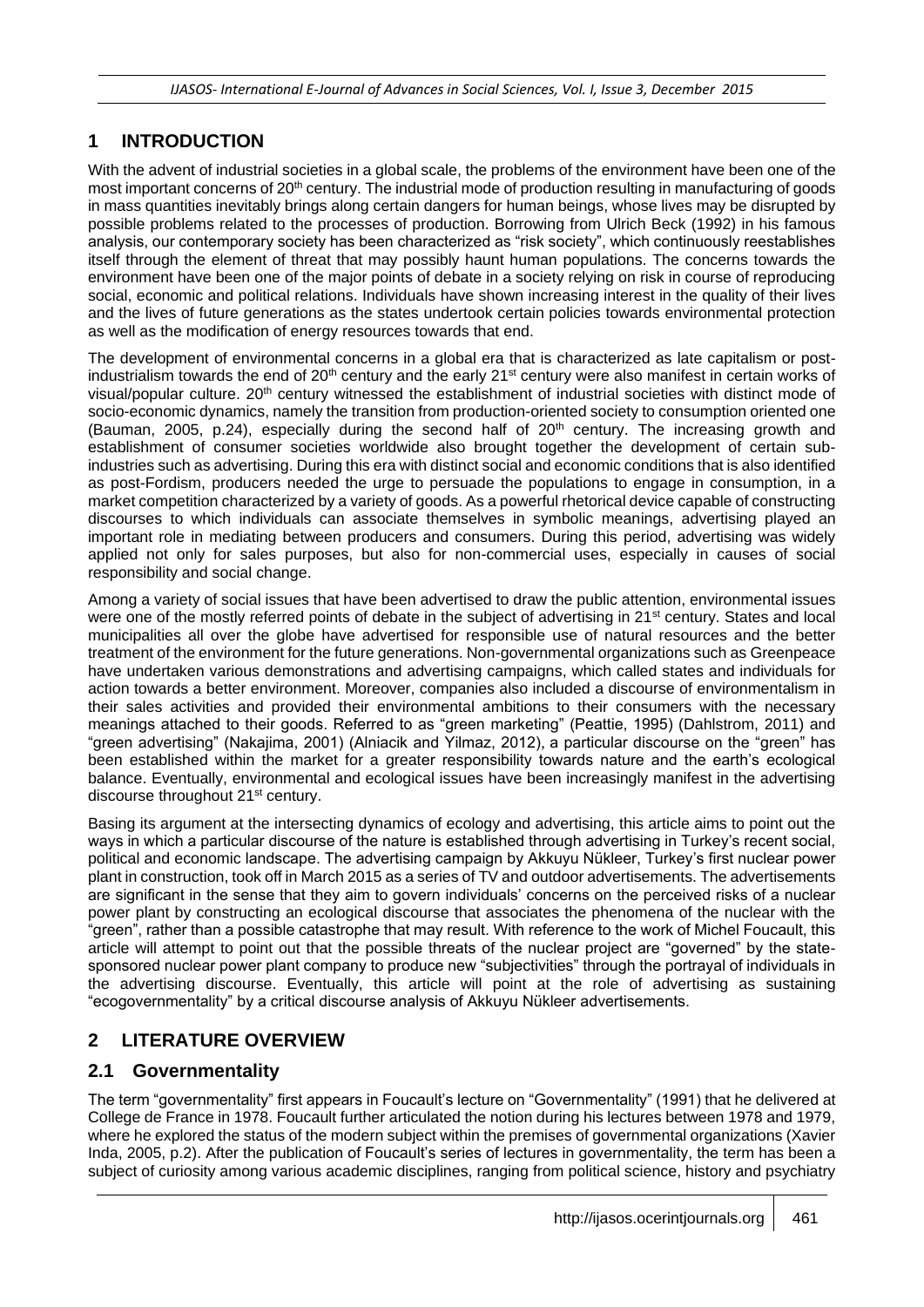to anthropology and the studies on globalization (Bröckling, Krasmann and Lemke, 2011, p.7). Accordingly, many studies have been conducted in the fields of medicine, and psychology (Ong 1995); colonialism (Stoler 1995; Kalpagam, 2002); globalization (Ong 1999); postcolonial theory (Gupta 1998); historical geography (Hannah 2000) and political ecology (Rutherford 1999; Luke 1999) and global politics (Walters, 2012). Foucault's way of conceptualizing the procedure of the modern forms of government has been extended to the critical study of the interrelations between nature and power relations especially with the invention of the terms "ecogovernmentality" (sometimes referred to as "green governmentality" or "environmentality") (Agrawal, 2005; Barber 2009; Luke 1999; Malette, 2009), which aims to address the ways in which ecological issues are governed.

The concept of governmentality were especially found useful for the critical elaboration of the function of the state apparatus, particularly governmental structures, in generating subjectivities and reproducing the existing power relations. According to Foucault, particular necessity to manage the populations emerged as an inclination of the state apparatus in 16<sup>th</sup> century (Foucault, 1991, p.87). Historically identified as the early modern period, this era is characterized by the increasing concern towards various questions that Foucault addresses, such as how to govern oneself, how to govern others and how can one become a successful government (1991, p.87). Consequently, as evident in Machiavelli's "The Prince" as cited by Foucault, there emerged "the art of government" (1991, p.92) which would spread the exercise of power of the state throughout the population. As a result, the state would manage to govern its subjects not by simply imposing power from above, but by making individuals or institutions self-police and self-regulate themselves in a disciplinary fashion.

Power, which is a central concept in Foucault's writing, occupies a significant role in the reproduction of existing social dynamics and the emergence of governmentality. According to Foucault, power is productive, than being merely repressive (O'Farrell, 2005, p.149). Foucault criticizes the "repressive hypothesis" put forth by sociologists and historians to explain how power operates (1990, p.49). Contrarily, Foucault proposes a different definition of power by suggesting that power is exercised, rather than being possessed (1990, p.94) and that it exists in the social nexuses of societal relations, rather than being imposed on individuals from above. The productive nature of power brings along the reproduction of subjectivities, by which individuals would perceive themselves as free beings making their own decisions, rather than enslaved beings objectified by authorizing structures. As Foucault reckons, power can only be exercised on free individuals (1982, p.790), which shows that Foucauldian notion of power is productive in essence and capable of generating subjectivities.

In this respect, governmentality appears in Foucault's writings as a critical medium through which the relations between modern statehood and modern subjectivity are established (Bröckling, Krasmann and Lemke, 2011, p.2). Foucault considers governmentality as an analytical tool, which sheds light on the procedure of the governments via the state apparatus and the evolution of modern subjectivities altogether (Foucault, 2008, p.358). For this reason, Foucault considers governmentality neither as the policies of the state nor as the mere practice by individuals; he rather identifies it as "conduct of conduct" (1982, p.790). A "conduct of conduct" refers to the situation where individuals act upon the state's interest not by being imposed to such interests but by internalizing what the state expects from them. In this sense, individuals are guided through "their own freedom" by governing themselves accordingly, and at the same time perceiving their existences as free individuals (Bröckling, Krasmann and Lemke, 2011, p.13). Thus individuals are governed through certain "technologies", namely the apparatuses by which power is exercised in course of generating subjectivities.

Foucauldian notion of governmentality investigates the significance of conducts by "individuals, groups or people" (Foucault, 1982, p.790) in various social and political settings including non-governmental organizations, companies, transnational organizations or local governance. Bröckling, Krasmann and Lemke summarize the methodological principles of the studies in governmentality in five main points. First, studies in governmentality attempt to uncover the systems through which technologies of the government are applied within an interrelated set of themes, by going beyond the already given dichotomies such as power and subjectivity, state and society, structure and action, ideas and practices (Bröckling, Krasmann and Lemke, 2011, p.12). Second, the research departs from micro-practices rather than grand theoretical narratives and aims to explore the ways in which subjectivities are generated and power is reproduced (Bröckling, Krasmann and Lemke, 2011, p.12), by what Foucault names "an ascending analysis" (Foucault, 1980, p.99). Third, by aiming to unveil the operation of power relations, the studies in governmentality engages in a critical investigation of discourses, not to show which is true or false, should be allowed or banned; but to point at the ways in which knowledge, truth and individuals subjectivities are produced (Bröckling, Krasmann and Lemke, 2011, p.12). Fourth, the studies in governmentality aim to uncover the technologies of the government, namely, the technical and procedural devices by which exercises discipline on individuals (Bröckling, Krasmann and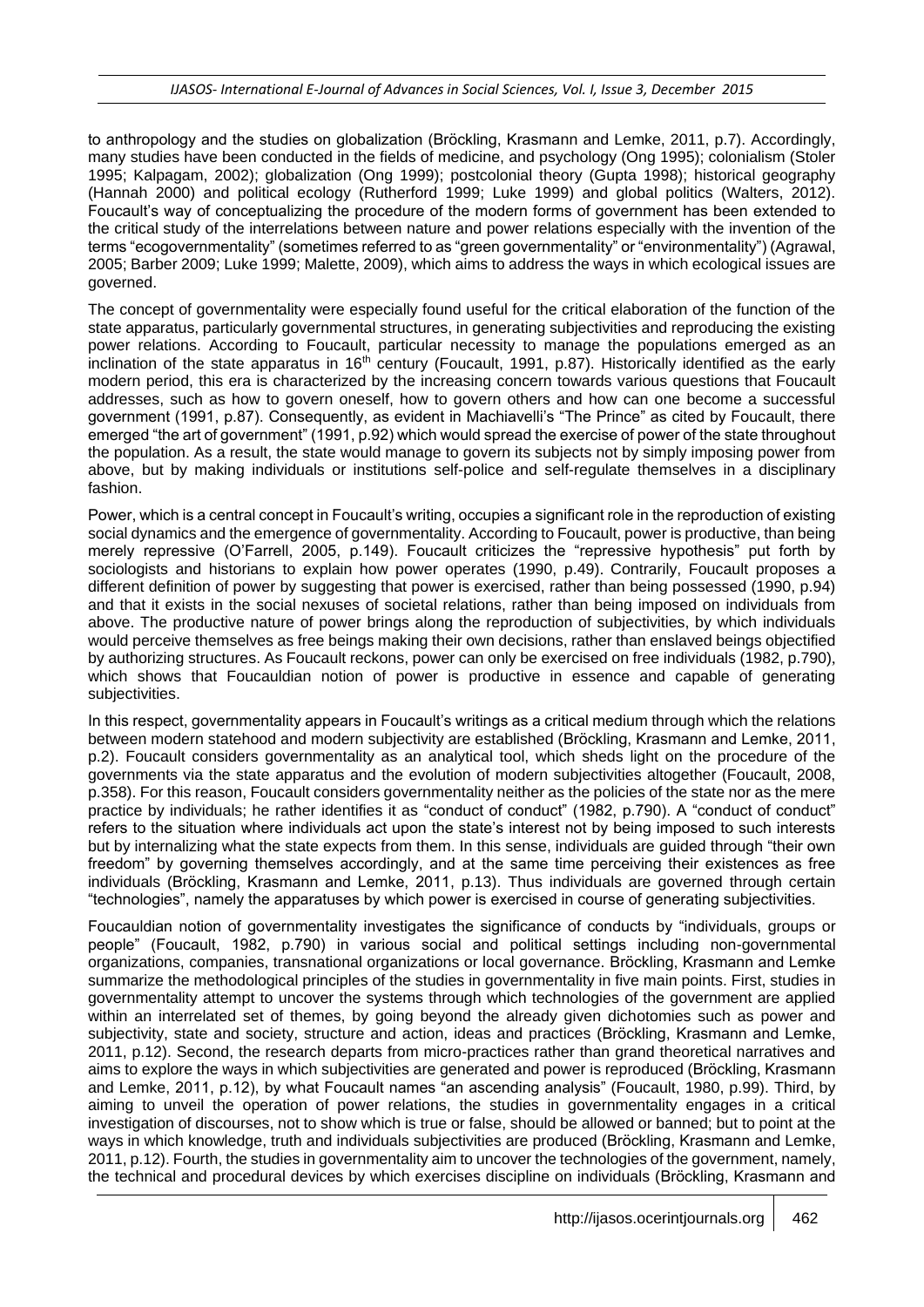Lemke, 2011, p.12). Fifth and finally, the studies in governmentality aim to explore the realm of the political by exposing the ways in which power operates and individuals take place in such relations as seemingly free participants of political, social or economic conditions (Bröckling, Krasmann and Lemke, 2011, p.13). Following the methodological principles of the studies on governmentality, this article will point out the role of advertising as a technology of the government, based on a critical discourse analysis of Akkuyu Nükleer advertising campaign. In this respect, it is necessary to extend the discussions on governmentality to "ecogovernmentality" for the purposes of the research, in order to point out the theoretical basis, which thereupon will attempt to explore the relations between the governance of ecological matters and its visual practice in the form of advertising as a technology of the government.

### **2.2 Ecogovernmentality**

Foucault's theoretical attempts to conceptualize the ways in which the government functions since 16<sup>th</sup> century were further elaborated in his writings on "bio-politics" (2008). Proposed by Foucault as a specific form of power that is being exercised in modern societies, bio-politics refers to the disciplining and regulation of human beings' biological activities within the wider framework of modern state's ambitions. Intersecting with the liberal government that emerged in the modern era, bio-politics makes use of disciplines such as demography, statistics, epidemiology and biology in order to analyze the life processes of individuals to produce or implement certain forms of knowledges onto populations for the purposes of regulating, disciplining, normalizing or correcting them; in other words, to "govern" them (Lemke, 2011, p.176). In this regard, the notions of health, hygiene, birthrate, life expectancy and race become vehicles by which particular discourses on human life is constructed so that certain technologies of government can be actualized via the exercise of bio-power on individuals (Foucault, 2008, p.317). Considering the productive nature of Foucauldian notion of power, bio-power does not operate in a repressive manner; it rather targets individuals to internalize, selfregulate and self-discipline their behavior in accordance with the interests of the government. Eventually, governmentality of biological activities of human beings results in a process in which life becomes "an object of power" (Foucault, 2007, p.161) by means of bio-political practices.

Although Foucault never stressed ecological issues in his writings, his theory of governmentality and biopolitics had profound impact to study human beings' relation to nature (Darier, 1999, p.6). Foucault's historical analysis pointing at the ways in which life becomes an object of power as well as political strategies of the modern state further paved the way for many researchers to bring together the notions of governmentality and ecology. The increase of ecological consciousness towards the end of  $20<sup>th</sup>$  and during  $21<sup>st</sup>$  centuries also raised concerns over the quality and the future of human life. Consequently, several governments, local administrations and non-governmental organizations have taken steps towards the solution of problems regarding human life that is deeply affected by ecological distortions. The term ecogovernmentality (sometimes referred to as "environmentality" or "green governmentality") refers to the set of practices and discourses conducted by governmental or government-related structures, which aim to regulate and discipline human beings' relations to the environment. Basing his analysis on the U.S. environmental policies, Luke (1999) points at the ways in which environmental policies become a way of regulating and disciplining the populations. The government's concern towards ecological problems inevitably brings along a strategy of power, which instrumentalizes the discourse of environmental consciousness to enhance state power and to increase the benefits of corporations (Luke, 1999, p.133). Rutherford (1999) also draws attention to the ways in which environmental consciousness is reworked as a state policy to administer human life. By an analysis of international gatherings including 1992 United Nations Earth Summit and 1994 UN Population Conference, Rutherford suggests that environmental management is an expression of bio-politics in the sense that ecological governmentality aims to administer the "continuous and multiple relations between the population, its resources and the environment" (1999, p.45). In his study on Indian Himalaya, Agrawal (2005) points out the reproduction of subjectivities through environmental discourses, which attempt to measure and manage the natural resources by creating self-discipline in individuals. Fletcher also underlines the aspect of selfdiscipline by suggesting that ecogovernmentality promotes an environmental ethic by which "people will selfregulate themselves for environmental purposes under certain disciplinary techniques" (Fletcher, 2010, p.175). Similar to how Foucault approached the notions of madness, sexuality and criminality, the issues regarding ecology can also be considered as a source of constructing certain knowledges and regulating populations (Bäckstrand, 2004, p.703). In sum, ecogovernmentality points out a particular version of politics, that is, "ecopolitics" (Rutherford, 2007, p.297), which circulates certain discourses on human life to regulate its relations to the nature.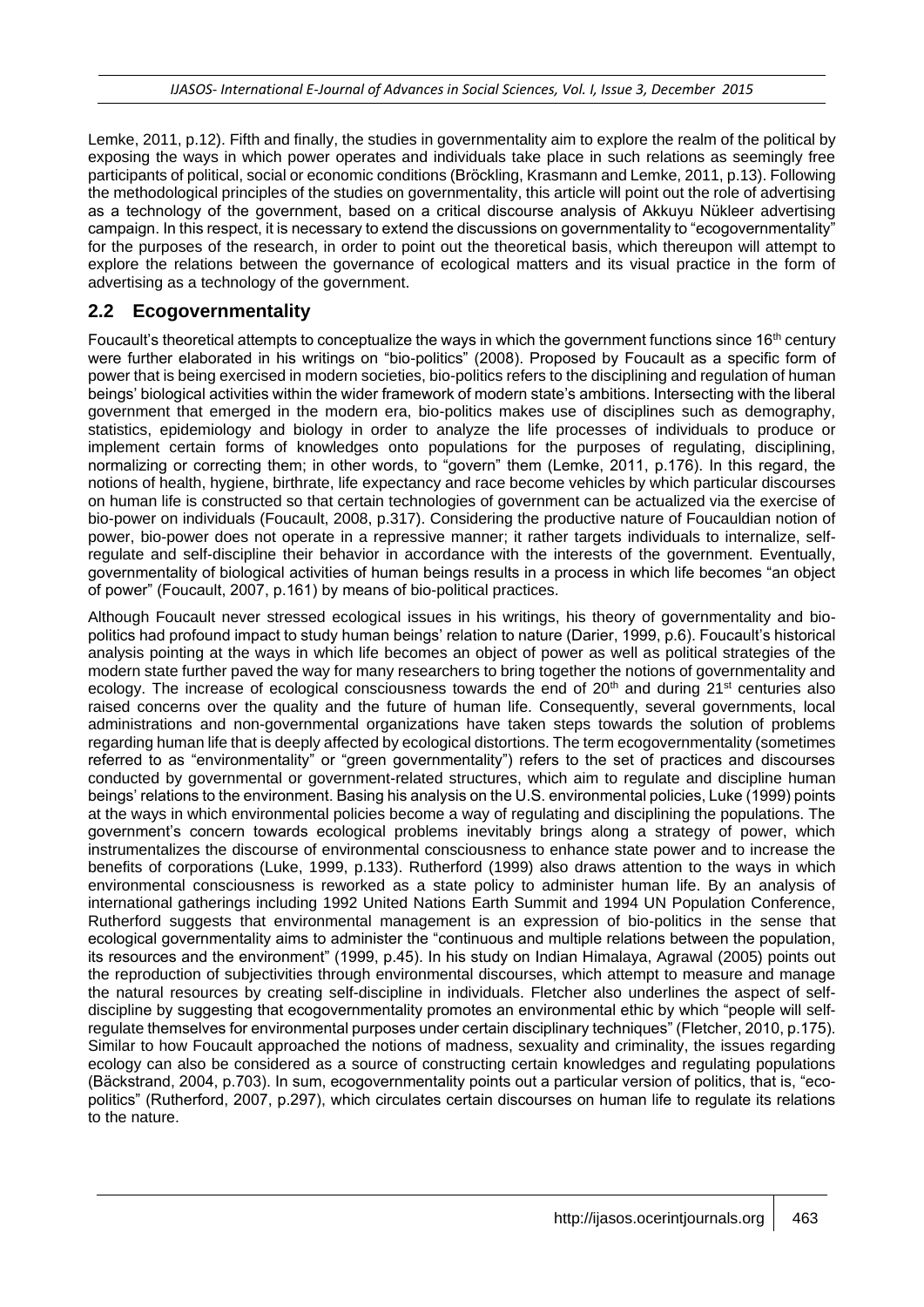## **3 METHODOLOGY**

The critical research of how the relations between individuals and the nature is regulated and disciplined has been the main focus of the studies in ecogovernmentality. Moreover, as Bröckling, Krasmann and Lemke suggests (2011, p.12), the studies in governmentality attempts to undertake an ascending analysis by focusing on the local contexts to uncover the microphysics of power actualized through certain technologies. Advertising, in this regard, provides a useful categorical tool in order to engage in a critical interrogation of how certain discourses on the environment are constructed and widely circulated.

Many researches in the existing literature pointed out the social, political, cultural and ideological function of advertising in contemporary societies from a critical point of view (Williamson, 1978; Goldman, 1992; Williams, 1999; Dyer, 2009). The increasingly visual experience of everyday life in consumer cultures attributed a significant role to advertising in the sense that advertisements become the most encountered popular/visual items of contemporary societies. Rather than serving merely to commercial interests, advertising became a powerful medium by which certain discourses that sets up the realities of individuals can be conveyed, reproduced or constructed (Dyer, 2009, p.91). The discourse specific to advertising produces ideologies and meanings in parallel to the existing power relations or ideological dominance in a given society (Dyer, 2009, p.91). Eventually, to borrow from Foucault, it is possible to underscore that advertising can be considered as a "technology", which regulates reality and perceptions by employing self-discipline and surveillance on viewers with certain meanings constructed in the form of an advertisement discourse.

The advertising campaign by Akkuyu Nükleer in Turkey is significant in terms of its construction of an ecological discourse, which aims to regulate the relations between individuals and their environment. On the basis of the theoretical links established between governmentality and advertising, this article will undertake a methodological framework with reference to Fairclough's (1995, 2003) Critical Discourse Analysis (CDA). According to Fairclough, CDA points out three different yet interrelated segments of a communication process: the text, the discourse practice and the socio-cultural practice (1995, p.87). While the text may refer to linguistic or visual expressions, the discourse practice points out the ways in which the text is constructed or perceived in a certain way, according to a particular view of the world (Fairclough, 2003, p.3). Furthermore, the sociocultural practice refers to the social and cultural implications of the text, which includes the "socially constructive effects of discourse" (Fairclough, 2003, p.3). Referring to Foucault, Fairclough asserts that a discourse is a domain of statements, which represents social relationships and may go beyond mere representation by projecting "a set of worlds that are different from the actual world" (Fairclough, 2003, p.124). In this sense, CDA engages in a critical interrogation regarding the ways in which a discourse is constituent of a particular version of social reality, which involves the reproduction of hierarchical structures such as ideology, power and hegemony (Fairclough, 1995, p.89). Following the methodological framework put forth by Fairclough, this article will analyze the advertising campaign visuals by Akkuyu Nükleer to point out the discursive layers by which an advertising discourse on ecology is constructed to provide an idealized version of social reality that is different from the actual world and how this discourse enables the ecogovernmentality of the nuclear phenomenon.

## **4 ANALYSIS OF THE CAMPAIGN**

## **4.1 Akkuyu Nuclear Power Plant: A Background**

The project to construct Turkey's first nuclear power plant officially started at 13.01.2010 with an agreement between the governments of Russia and Turkey. At 13.12.2010, "Akkuyu Nükleer" was founded as a private company with ROSATOM, a Russian nuclear power company as shareholders, to operate the necessary engineering processes of the nuclear power plant, which was planned to build in Akkuyu province in the city of Mersin. On December 2012, an information center was founded to provide public with the necessary details of the project and to respond to the questions<sup>1</sup>. Since then, the company undertook a series of public relations events including the socialization of the local public with national and religious holiday celebrations<sup>2</sup>. Moreover, the company initiated a digital "nuclear dictionary" in Turkish to inform the public about the advantages that the project will bring along for Turkey<sup>3</sup>. The advertising campaign was launched at 23.03.2015 with a TV advertisement and a series of outdoor advertisements in major cities all around Turkey, prior to the construction of the power plant started with an official event organized at 14.04.2015. The following section will undertake a critical discourse analysis of the campaign advertisements, including three outdoor ads and one TV ad.

l 1 "Project History" Retrieved online from http://www.akkunpp.com/project-history-2 at 20.08.2015.

<sup>2</sup> "Photo Gallery" Retrieved online from http://www.akkunpp.com/photogallery at 20.08.2015.

<sup>3</sup> "Glossary" Retrieved online from http://www.akkunpp.com/glossary at 20.08.2015.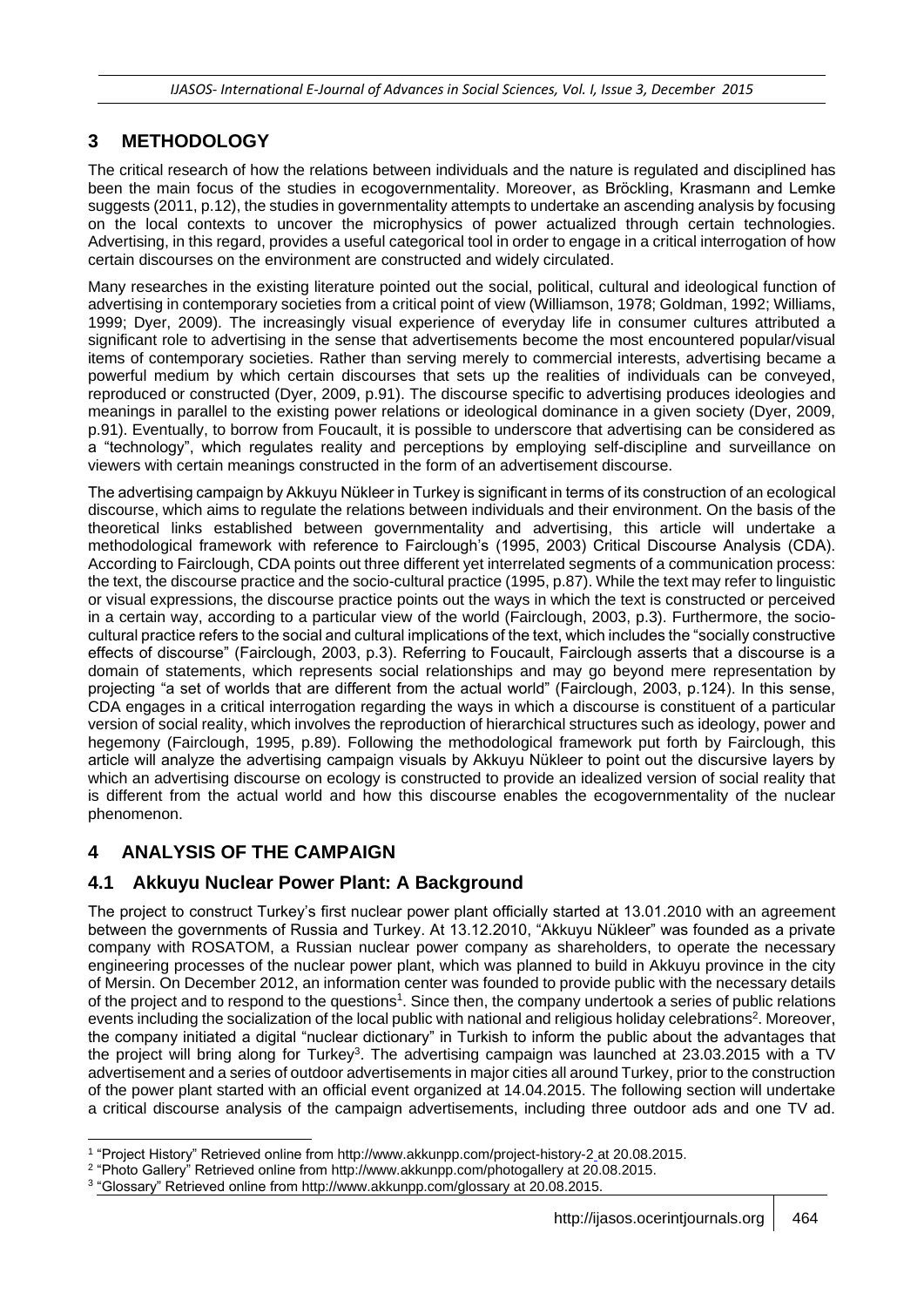Outdoor ads were photographed between 23.03.2015 and 01.04.2015 after the campaign was launched. In addition to the outdoor ads, the TV ad will be analyzed since it marks the beginning of the campaign nationwide. The analysis will first include the text, and then show how the text constructs an ecological discourse. Finally the analysis of socio-cultural practice will point out the ways the discourse aims to act on viewers to generate subjectivities and actualize ecogovernmentality accordingly.

### **4.2 Critical Discourse Analysis of Akkuyu Nükleer Ads**

*4.2.1 Analysis of Outdoor Advertisement Fig. 1.*



Fig. 1.

The Text: The advertisement includes both textual and visual signifiers. The text is structured in three main layers. The expression "Güçlü Türkiye'nin güvenli enerjisi" (Powerful Turkey's safe energy) is situated below the logo of Akkuyu Nükleer Company in capital letters. As the text proceeds below, the name of the company and the project is written in purple and capital letters, "AKKUYU NÜKLEER". On top of the image, the sentence is provided and goes as follows: "Türkiye tarihinin en büyük yatırımını gerçekleştiriyor, enerjide dışa bağımlı olmaktan kurtuluyor. Bu gurur Türkiye'nin, bu yatırım hepimizin!" (Turkey is actualizing the largest investment in its history, becoming independent of outside energy sources. This pride belongs to Turkey, this investment belongs to all of us!). The end of the text signals the beginning of the visual part of the advertisement. For this part, a middle-aged male individual is portrayed as smiling, standing in front of a nuclear power plant. The visual expression is constituted with the concomitance of purple and blue colors with the images of trees and seagulls accompanying the person and the nuclear power plant.

The Discourse Practice: The concomitant operation of textual and visual indicators in the advertisement play crucial role in the construction of a particular discourse on ecology. The textual and visual indicators are situated on top of a white background, which provides a clear and hopeful area to this discourse to get manifested. While the logo of Akkuyu Nükleer stands on top, which is the combination of a piece of leaf and the atomic circles; the expression "Powerful Turkey's safe energy" emphasizes that the nuclear power plant will provide the necessary energy resources nationwide without any risks. Besides, the emphasis on safety is accompanied by a longer textual expression, which points out the historical importance of the project. The text suggests that Turkey is undertaking its most significant investment in its history and is about to pass a crucial threshold to gain independence in terms of energy resources. Stating that this is a matter of "pride", the discourse of the ad is constructed in a way, which aims to underscore the element of national strength, unity and independence. The visual part of the advertisement includes markers such as a seagull and trees with a person smiling in front, which associates nuclear power plant with "the natural". Eventually, a particular discourse on "safety" is manifest in the advertisement with a particular emphasis on nationalism and environmentalism.

The Socio-cultural Practice: In terms of its aimed effects in socio-cultural terms, the discourse of the advertisement significantly aims to govern the anxieties of individuals regarding the possible disasters that the nuclear power plant may result. At this point, the discourse of the ad puts emphasis on "safety" and does not include any remarks about the project's possible threats to the nature. At this point, discourse systematically conceals a version of reality by projecting its own version in accordance with the interests of the state and the company. The textual strategy, which includes the expressions of a nationalist ideology, aims to convince individuals about the usefulness of the project as it also addresses the people stating that, "this investment belongs to all of us!" In this sense, the discourse aims to engage the individuals in a feeling of ownership; so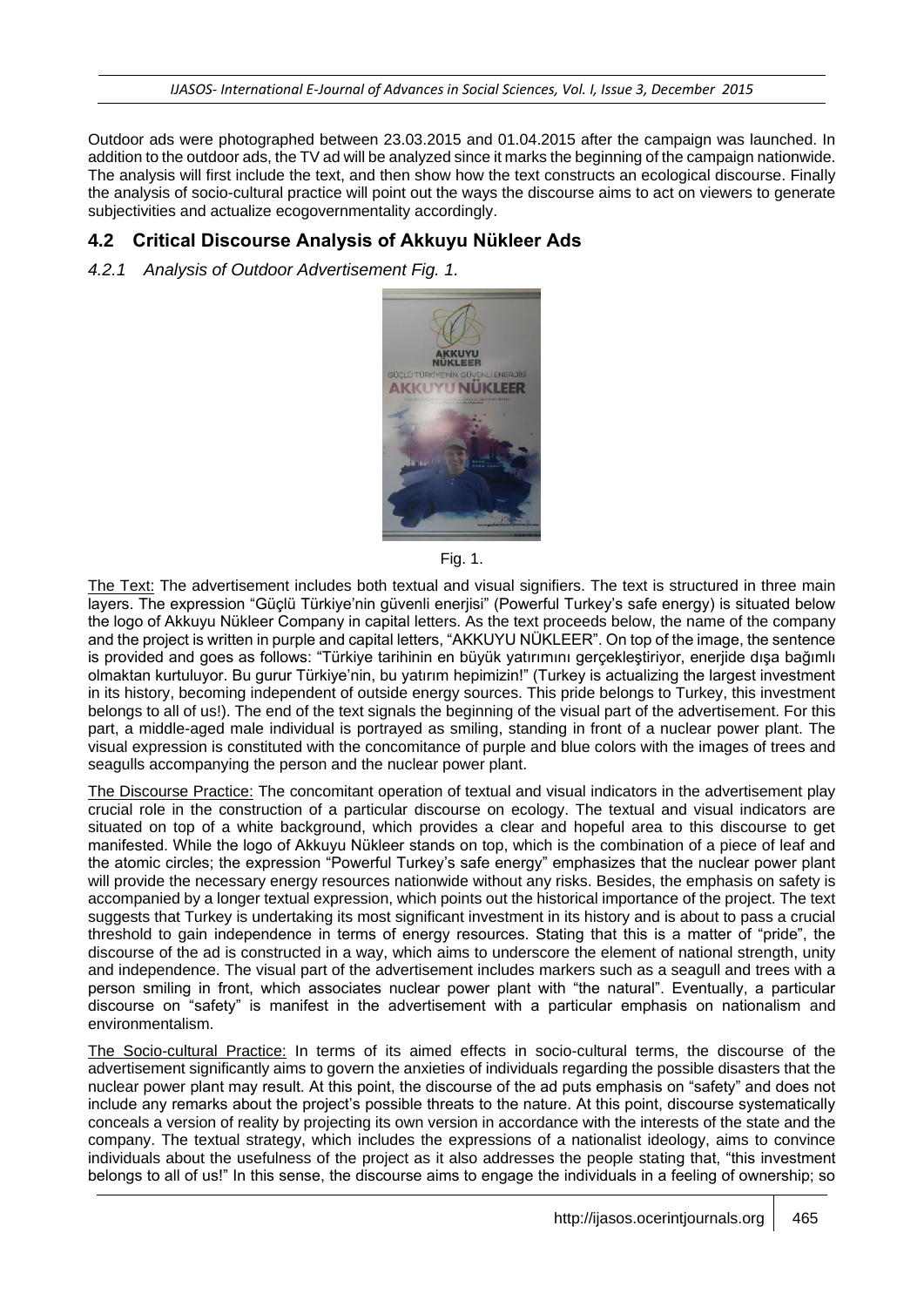that they would consider themselves as active participants of the project rather than passive agents. Eventually, discourse aims to generate a certain form of subjectivity within the viewers, projecting them as active participants to a socio-cultural experience actualized by the event of communication through advertising. In sum, the whole process of communication serves as a technology of power to implement ecogovernmentality.

*4.2.2 Analysis of Outdoor Advertisement Fig. 2.*



Fig. 2.

The Text: Similar to Fig. 1, Fig. 2 includes almost the same textual components. The text and visual markers are situated on top of a white background. The logo is positioned on top in the middle and the slogans below take place between the logo and the visual part. The textual part however has a small difference compared to Fig. 1. Below the Akkuyu Nükleer logo, the text goes as follows: "Güçlü Türkiye'nin yeni enerjisi" (Powerful Turkey's New Energy). Different than Fig. 1, Fig. 2 textually refers to the aspect of innovation rather than safety. Below the text, the expression "Akkuyu Nükleer" is positioned in the middle and large, capital letters, in green color. On top of the image, the text is a repetition of the slogan at Fig. 1; stating once again "Turkey is actualizing the largest investment in its history, becoming independent of outside energy sources. This pride belongs to Turkey, this investment belongs to all of us!" Finally, the visual part of the image creates the main distinction between Fig. 1 and Fig. 2. The visual expressions include three children, two of whom are riding a bicycle. The child in front is looking at the camera wearing a cap, indicating that he is undertaking a sportive activity. Children are all looking at the camera in smiling manner. It is also important to note that the children are all male. Different than Fig. 1, this advertisement includes the multiplicity of colors, ranging from red, green to blue and purple. Similarly, a seagull is recognized in the corner of the image in color blue.

The Discourse Practice: Fig. 2 can be considered as a reworking of Fig. 1 with certain different aspects in terms of its discursive formation. As indicated regarding its textual orientation, Fig. 2 includes a distinct discourse of "innovation". While the logo of Akkuyu Nükleer is situated at top, the textual strategies to constitute the discourse underscores the idea of being "new" with regards to the nuclear power plant project. The emphasis on innovation is further accompanied by the general argument of the project, namely, by the element of "national pride" put forth in the text on top of the image. The capitalized expression of "Akkuyu Nükleer" is given in green color; which aims to attribute an ecological impression to the project. Below the text stands the image, which consists of the multiplicity of colors and plurality of individuals. The image further contributes to the discourse of "innovation" since it provides three different images of "youth". Three children represent the future generations and are associated to the ambitions of the nuclear power plant project. The children are riding bicycles and are portrayed as engaging in sportive activities, an image that shows the active future of the children as the carriers of the nation. The nationalist impulse that combines the ideas of youth and innovation is also visually manifest in the red color on top of the image. Together with the white color in the background, it resembles the flag of Turkey and relates the nationalist argumentation to the portrayed image of the youth, reproducing the discourse of innovation.

The Socio-cultural Practice: Fig. 2 points out the discursive formation of power relations, which creates an efficient space for ecogovernmentality to take action in socio-cultural terms. To begin with, the name of the company and the project, "Akkuyu Nükleer" is written in green colors as an indicative of the "environmental" meanings attributed to the project. This expression strengthens the green image of Akkuyu Nükleer logo; including a green leaf and atomic circles. Green governmentality is practiced by the advertisement discourse with the bold emphasis on this color so that individuals can associate the project with ecological consciousness. The discourse of innovation combined with nationalist ideology stressing power and independence further emphasizes the significance of the project. The image of three children, smiling and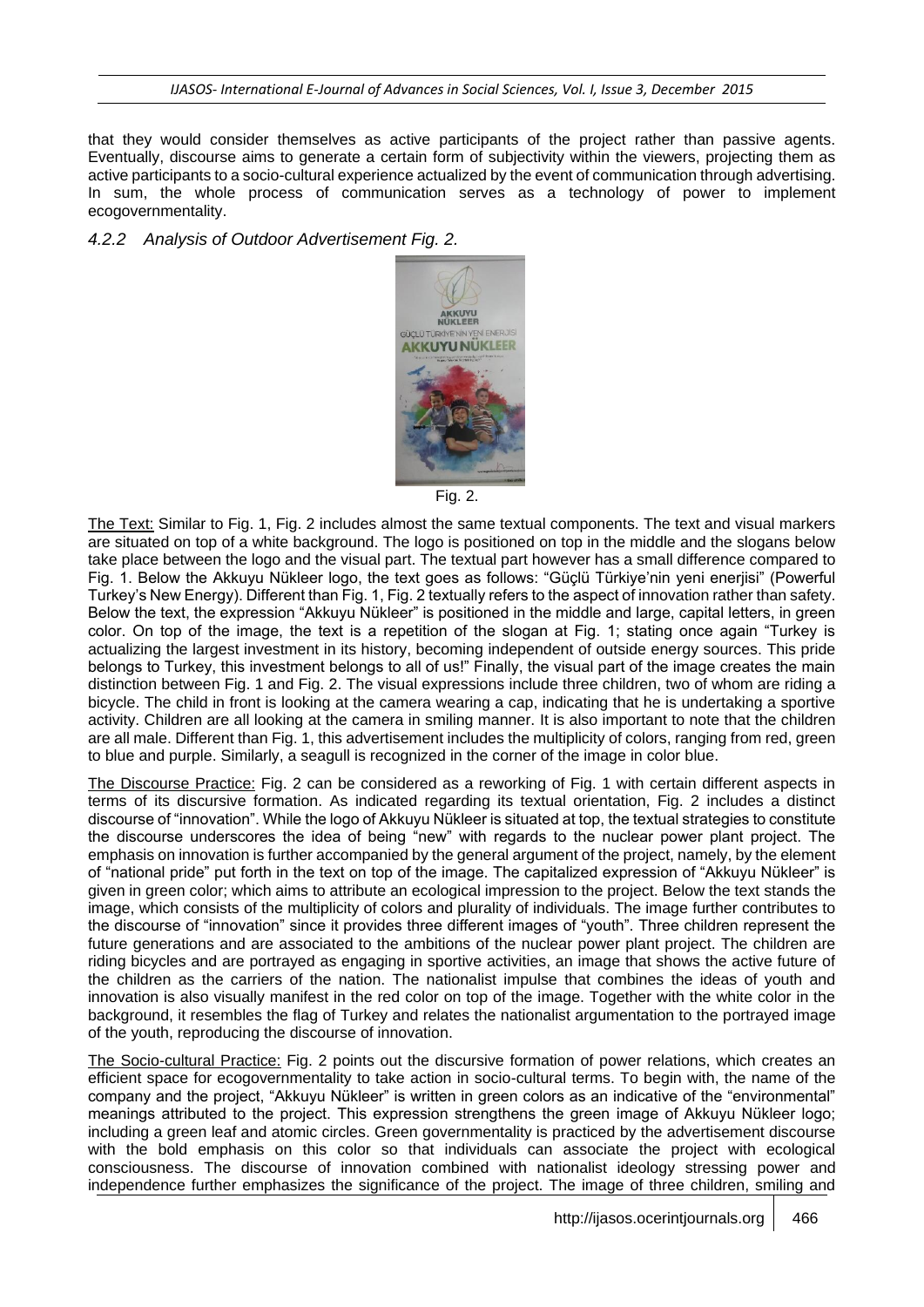acting sportively systematically conceals the possible threats that the nuclear power plant may result in young people's lives. Rather, the discourse constructs an alternative version of reality, which suggest that the future of new generations is directly related to the nuclear power plant in construction. While the multiplicity of colors also draw attention to the plurality of agents in society, the aim of the discourse aims a variety of viewers to internalize the usefulness of the nuclear power plant. Having in mind that the outdoor advertisement in Fig. 2 is placed in a university campus in Turkey among other urban spaces nationwide, it is possible to conclude that young populations are targeted as active participants of the ambitions conveyed by the advertisement's socio-cultural implications.

### *4.2.3 Analysis of TV Advertisement*

The Text: Akkuyu Nükleer's TV advertisement was launched at 23.03.2015, which was the start of the nuclear power plant's publicity campaign. The advertisement is made of several layers of narrations with textual and visual components. The name of the advertisement is "Powerful Turkey's New Energy". The advertisement lasts 1 minute and 6 seconds. The narrative through the advertisement is uttered by a male voice, which goes as follows: "Together we always aimed to progress further. To learn more, to win more, to be more powerful, to produce more, to rise more, to succeed more, for more enlightenment. Turkey is actualizing the largest investment in its history, becoming independent of outside energy sources. This pride belongs to Turkey, this investment belongs to all of us! Powerful Turkey's new energy. Akkuyu Nükleer."<sup>4</sup> The narrative proceeds throughout the advertisement with a series of visual scenes where different individuals take part in several settings. The advertisement begins with a scene of nature consisting of mountains with forests and the sky. The second scene portrays a flat in which a male child is seen lying in his bed in dark and trying to do his homework with a flashlight. The third scene consists of an elderly male individual who is about the leave his workplace. The narrative at this point emphasizes "winning more" which also refers to the accumulation of capital in workplaces. The fourth scene represents the departure scene of a space satellite with the technical staff celebrating the event. The fifth scene portrays an automobile factory and the production of automobiles in mass quantities. The sixth scene includes the take-off of an aircraft with the pilot in control. The seventh scene represents a male athlete winning the race and celebrating with a Turkish flag. The eight scene portrays children with riding bicycles in a smiling manner. In the final scene, children are seen as riding through Turkey's cultural and natural attractions such as the Blue Mosque and Cappadocia, as the scene makes a transition to the end of advertisement with the logo of Akkuyu Nükleer appearing.

The Discourse Practice: The TV advertisement involves a combination of discursive strategies that appear in the campaign's outdoor advertisements. The discourse is mainly based on empowerment, with major subthemes as innovation and national feelings. The discourse of the advertisement systematically employs the emphasis on empowerment with linguistic and visual strategies. The use of the expressions such as "progress further", "win more", "produce more", "rise more", "succeed more" and "more enlightenment" indicates that the main axis of discursive strategies is embodied by a specific focus on the power accumulation. This particularity inherent in the discourse of advertisement uncovers the relations of power evident on the level of discourse practice. The discourse of the advertisement aims to reproduce a particular view of nuclear power plant project by mainly emphasizing the aspect of innovation with the portrayal of children, and the dimension of nationalism, as Turkish flag appears in the scenes. Furthermore, the idea of the environment and ecological consciousness is depicted in the deep narrative structures. The representation of Turkey's historical and natural attractions, most especially the Cappadocia region, is a significant strategy, which points out that the nuclear power plant does not pose any challenge to the country's natural environmental resources.

The Socio-cultural Practice: In terms of the ways in which the advertisement's discourse aims to circulate a particular version of reality among the populations, it is crucial to note that the TV advertisement is the most important component of the general campaign since it aims to encourage individuals for action. Children riding bicycles as if they are progressing towards the country's powerful future with the establishment of the nuclear power plant constitutes the basis of discursive strategy employed in the advertisement, which consequently aims to generate subjectivities in accordance with ecogovernmentality. The discourse conceals the element of risk with the construction of the nuclear power plant and instead proposes the project almost as the savior of the nation as a whole. Carrying out the ideology of nationalism, the TV advertisement makes use of the images of children so that the viewer can identify themselves as the bearers of these children and feel responsible for the country's future. Aiming to facilitate the subjective mechanisms of responsibility towards

l <sup>4</sup> Author's translation. Original Turkish narrative goes as follows: "Birlikte hep daha ileri gitmeyi hedefledik. Daha çok öğrenmek için, daha çok kazanmak için, daha güçlü olmak için, daha çok üretmek için, daha çok yükselmek için, daha fazlasını başarmak için, daha çok aydınlık için. Türkiye tarihinin en büyük yatırımını gerçekleştiriyor, enerjide dışa bağımlı olmaktan kurtuluyor. Bu gurur Türkiye'nin, bu yatırım hepimizin. Güçlü Türkiye'nin yeni enerjisi. Akkuyu Nükleer."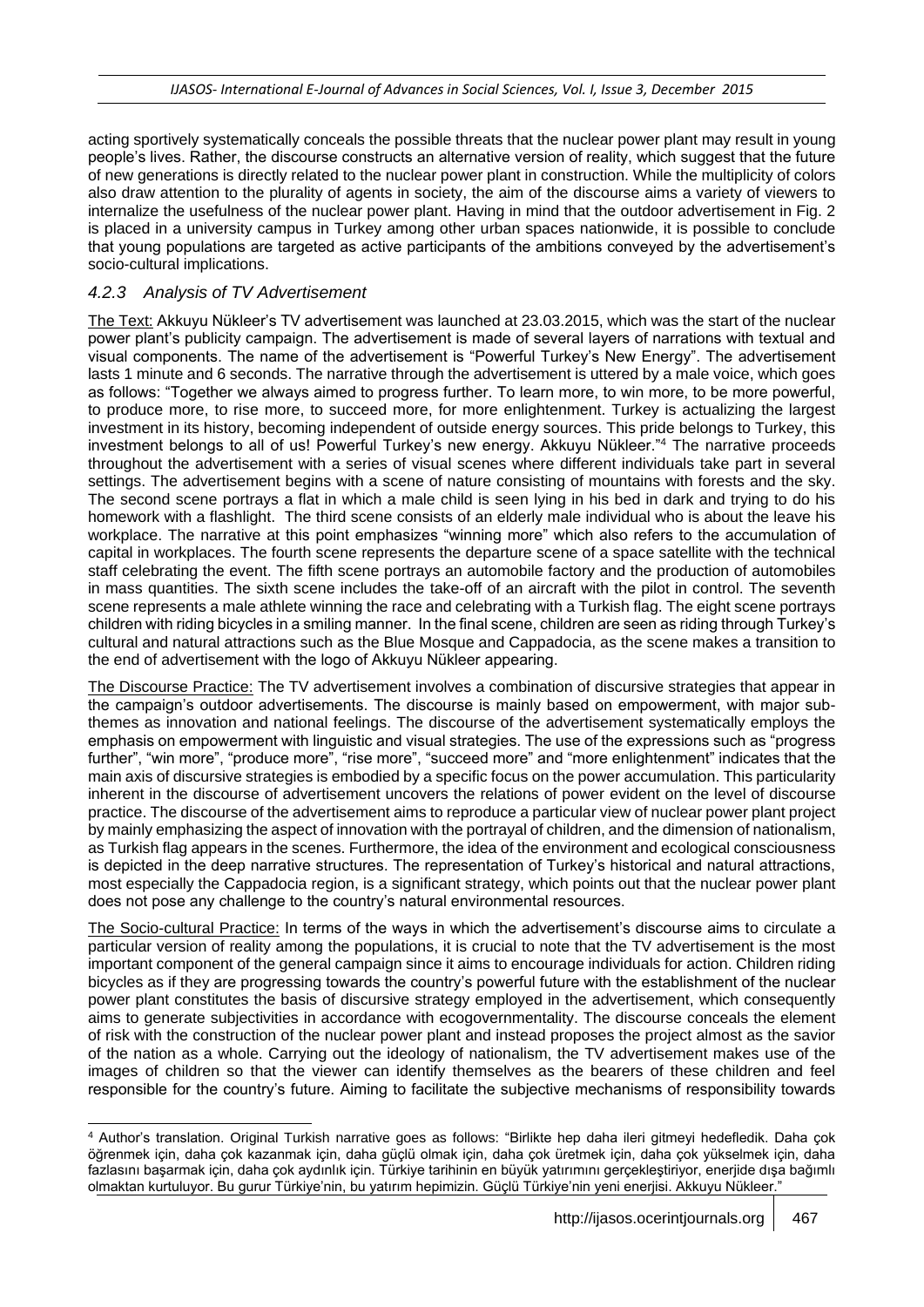the nation and future generations, the advertisement is a significant example of ecogovernmental technologies in the sense that it triggers the subjective dynamics of self-discipline and self-surveillance within the viewers. In sum, the advertisement performs ecogovernmentality in accordance with the interests of the nuclear power plant project by means of the discursive practices that are made of a series of scenes representing the nation.

#### **5 CONCLUSION**

Concerns for ecological issues have been one of the most debated problems in 21<sup>st</sup> century. The steps taken by governments towards ecological issues open up a discussion of whether the problems are successfully tackled or reproduced in accordance with the existing power relations. Based on a critical discourse analysis of the nuclear power plant advertisements in Turkey, the article pointed out that advertising becomes an instrument to govern ecological issues. Following a Foucauldian framework, this article aimed to show that a particular advertising discourse is constructed to conceal the risks of a nuclear power plant project so that the anxieties towards the project can be replaced with future hopes and nation's ambitions. Outdoor advertisements focus primarily on the aspects of "innovation" and "trust", distributing the message to the public regarding the advantages that the project will bring along. The TV advertisement also aims to convey the meanings attached to innovation and trust, as it at the same time goes beyond these meanings and constructs a general discourse of power particularly in the name of "progress". The two main themes that make up the wider framework of ecological discourse in advertisements include the ideology of nationalism and the emphasis on progress. Several of sub-layers that are also constitutive of the ecological discourse involve the elements of trust, production, enlightenment and youth. With several layers constitutive of the wider ecological discourse, the advertisements perform in socio-cultural context in the sense that they aim to generate certain subjectivities with regard to the ambitions of the nuclear power plant project. The advertisement discourse construct an alternative reality regarding the nuclear power plant that is free of any threats and calls individuals to become active participants of such a reality. In sum, advertisements serve to the ecogovernmentality of nuclear debates in Turkey by the production and circulation of a particular discourse on ecology.

#### **REFERENCE LIST**

- Agrawal, A. (2005). *Environmentality: Technologies of Government and the Making of Subjects*. Durham and London: Duke University Press.
- Alniacik, U., & Yilmaz, C. (2012). "The Effectiveness of Green Advertising: Influencesof Claim Specificity, Product's Environmental Relevance and Consumers' Pro-Environmental Orientation". *Amfiteatru Economic*. 14 (31), 207-222.
- Bäckstrand, K. (2004). "Scientisation vs. Civic Expertise in Environmental Governance: Eco-Feminist, Eco-Modern and Post-Modern Responses". Environmental Politics. 13 (4), 695–714.
- Barber, D. (2009). "Environmentalisation and Environmentality: Re-Conceiving the History of 20thc Architecture". *Design Philosophy Papers*. 7 (3), 145-160.
- Bauman, Z. (2005). *Work, Consumerism and the New Poor*. New York: Open University Press.
- Beck, U. (1992). Risk Society: Towards a New Modernity. New Delhi: Sage.
- Dahlstrom, R. (2011). *Green Marketing Management*. South-Western Cengage Learning.
- Darier, E. (1999). "Foucault and the Environment: An Introduction". In E. Darier (Ed.), *Discourses of the Environment* (pp. 1-33). Oxford: Blackwell.
- Dyer, G. (2009). *Advertising as Communication*. New York: Routledge.
- Fairclough, N. (2003). *Analysing Discourse: Textual Analysis for Social Research*. London and New York: Routledge.
- Fairclough, N. (1995). *Critical Discourse Analysis: The Critical Study of Language*. London and New York: Longman.
- Fletcher, R. (2010). "Neoliberal Environmentality: Towards a Poststructuralist Political Ecology of the Conservation Debate". *Conservation and Society*. 8 (3), 171-181.
- Foucault, M. (1991). "Governmentality". In G. Burchell, C. Gordon, & P. Miller (Eds.), *The Foucault Effect: Studies in Governmentality* (pp. 87-104). Chicago: The University of Chicago Press.

Foucault, M. (2008). *The Birth of Biopolitics: Lectures at the Collège de France, 1978–79*. Hampshire/New